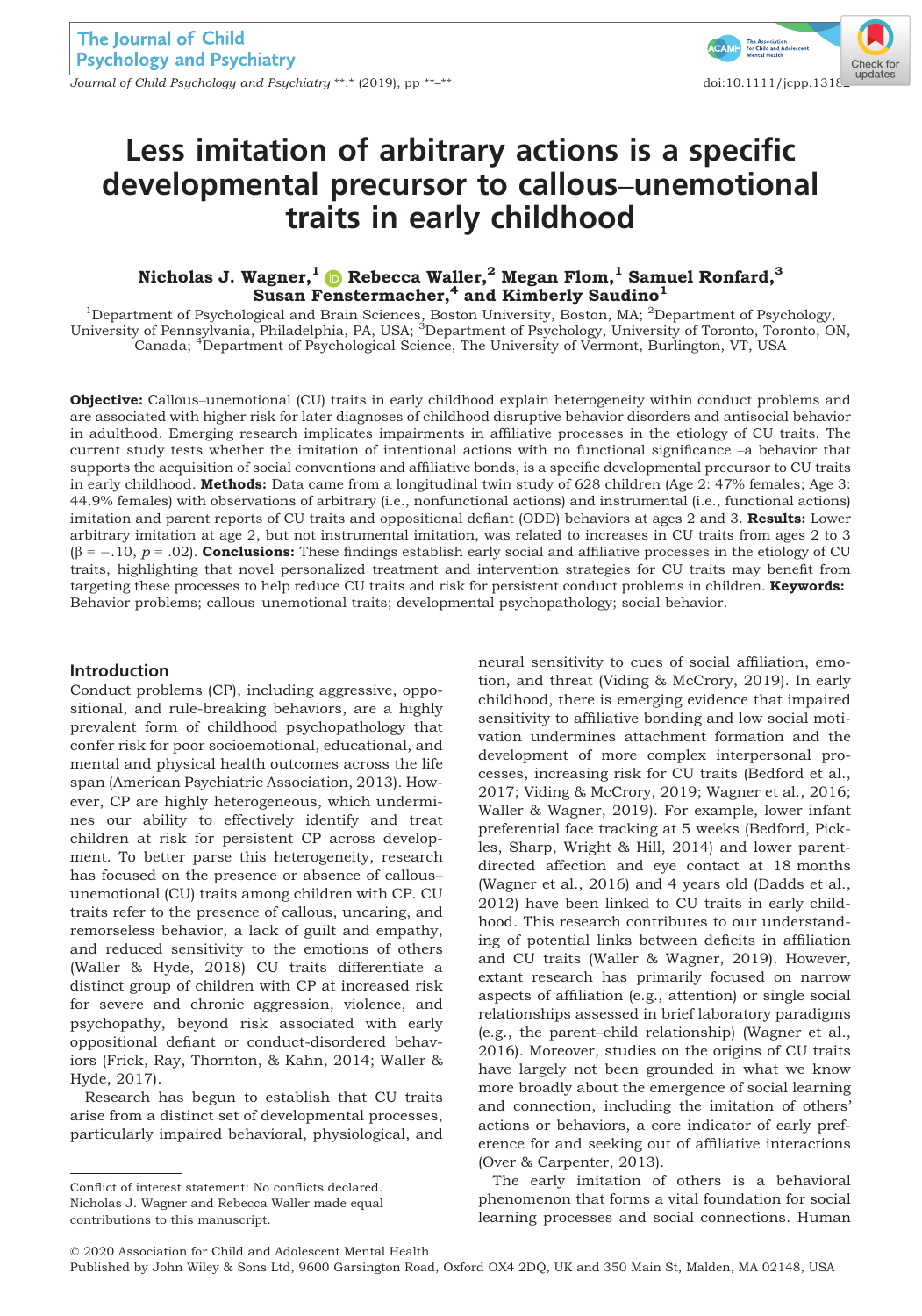imitation enriches our understanding of social conventions, the formation of relationships, attachments, and affiliative bonds, and the development of fundamental social beliefs and attitudes, differentiating humans from other species (Over & Carpenter, 2013). Throughout development, and particularly in infancy and early childhood when children are preverbal, two forms of imitation facilitate children's rapid acquisition of knowledge and skills through repeating observed behaviors of peers and adults (Meltzoff, Kuhl, Mövellan & Sejnowski, 2009; Nielsen & Blank, 2011). Instrumental imitation refers to children copying the intentional or goaldirected actions of others and ignoring mistakes or failed attempts, thus allowing them to rapidly acquire new skills while avoiding the pitfalls of trial-and-error learning (Lyons, Young & Keil, 2007). Arbitrary imitation (also known as 'overimitation') refers to children deliberately copying the behaviors of others even when the model's actions have no apparent purpose or causal function (Lyons et al., 2007; Nielsen, Simcock & Jenkins, 2008; Watson-Jones, Whitehouse & Legare, 2016).

Arbitrary imitation is central to the promotion of social affiliation, and unlike instrumental imitation, is specific to humans and is considered a foundational element of complex social cultures (Nielsen & Blank, 2011; Nielsen et al., 2008). Specifically, arbitrary imitation signals shared intentions, conformity to normative conventions, and a desire to affiliate (Keupp, Behne & Rakoczy, 2013; Over & Carpenter, 2013). Unsurprisingly, arbitrary imitation occurs more often when the individual who demonstrated an action is present at the time of the imitation (Nielsen & Blank, 2011), highlighting the social nature of the action (i.e., centered on who is imitated rather than  $what$  is imitated). In addition, multiple studies have demonstrated that priming social exclusion increases arbitrary imitation in young children (Over & Carpenter, 2009; Watson-Jones et al., 2016), suggesting that arbitrary imitation serves an affiliative function. That is, children use arbitrary imitation as a strategy to promote social affiliation and reinclusion. However, no prior studies have examined whether fewer displays of arbitrary imitation represent a developmental precursor to CU traits during early childhood.

The current study sought to advance our knowledge of social-affiliative processes as a developmental precursor to CU traits in early childhood using a longitudinal design. Specifically, we explored longitudinal associations between instrumental and arbitrary imitation at age 2 and CU traits at age 3. We also examine the associations between instrumental and arbitrary imitation and children's oppositional defiant (ODD) behaviors, a broad set of externalizing problems including defiant, uncooperative, or disobedient behaviors, angry moods, and stubbornness. To establish whether imitation was a distinct

and specific precursor of CU traits, we included ODD at age 3 as a covarying outcome in all predictive models. In the context of the literature on arbitrary imitation suggesting that it serves a specific socialaffiliative purpose (Over & Carpenter, 2013), we hypothesized that low levels of arbitrary imitation, but not instrumental imitation, would be specifically related to higher CU traits but not ODD behaviors. We tested associations during a critical developmental window of early childhood (i.e., from 2 to 3 years old) when instances of arbitrary imitation serve as a means for preverbal children to bolster their social affiliation and communication (Eckerman & Didow, 1989).

# Method

## **Participants**

The participants were drawn from Boston University Twin Project and were recruited from birth records supplied by the Massachusetts Registry of Vital Records. Twins were selected preferentially for higher birth weight and gestational age. No twins with birth weights below 1,750 g or with gestational ages <34 weeks were included in the study. Twins were also excluded if they had a known developmental disorder (e.g., chromosomal abnormalities) that might affect their task performance. Six hundred and twenty-eight twins (314 pairs) participated in the age 2 assessments, and 608 twins returned for the age 3 assessments (96.8% retention rate). There were approximately equal numbers of males and females at each age (age 2: 47% females; age 3: 44.9% females). Race and socioeconomic status were generally representative of the Massachusetts population (85.4% Caucasian, 3.2% Black, 2% Asian, 7.3% mixed, 2.2% other). Written informed consent was obtained from all subjects. The authors assert that all procedures contributing to this work comply with the ethical standards of the relevant national and institutional committees on human experimentation and with the Helsinki Declaration of 1975, as revised in 2008. All procedures involving human subjects/patients were approved by the Boston University Institutional Review Board.

## Measures

ODD and CU traits. Measures of ODD and CU traits were derived from the Achenbach System of Empirically Based Assessment, Preschool Forms (ASEBA (Achenbach, 1991), also known as the Child Behavior Checklist (CBCL). Primary caregivers (94% mothers) completed the ASEBA for each twin at both the 2- and 3-year assessments. The ASEBA includes a scoring profile drawn from DSM-referenced scales for ODD comprised of six items ('defiant', 'disobedient', 'angry moods', 'stubborn', 'temper tantrum', and 'uncooperative'). Further, Willoughby, Waschbusch, Moore, & Propper (2011) demonstrated that five items drawn from the ASEBA ('no guilt after misbehave', 'punish does not change behavior', 'unresponsive to affection', 'shows little affection', and 'too little fear') could be used to measure individual differences in CU traits at these early ages. Factor analytic studies suggest that CU traits can be assessed as a distinct construct in 2- and 3-year-olds, demonstrating that parents are able to discriminate between CU traits and other behavior problems at young ages (Willoughby et al., 2011). The approach to measuring CU traits used in the current study has been validated in multiple longitudinal samples (Wagner et al., 2016; Waller & Hyde, 2017; Willoughby, Mills-Koonce, Gottfredson, & Wagner,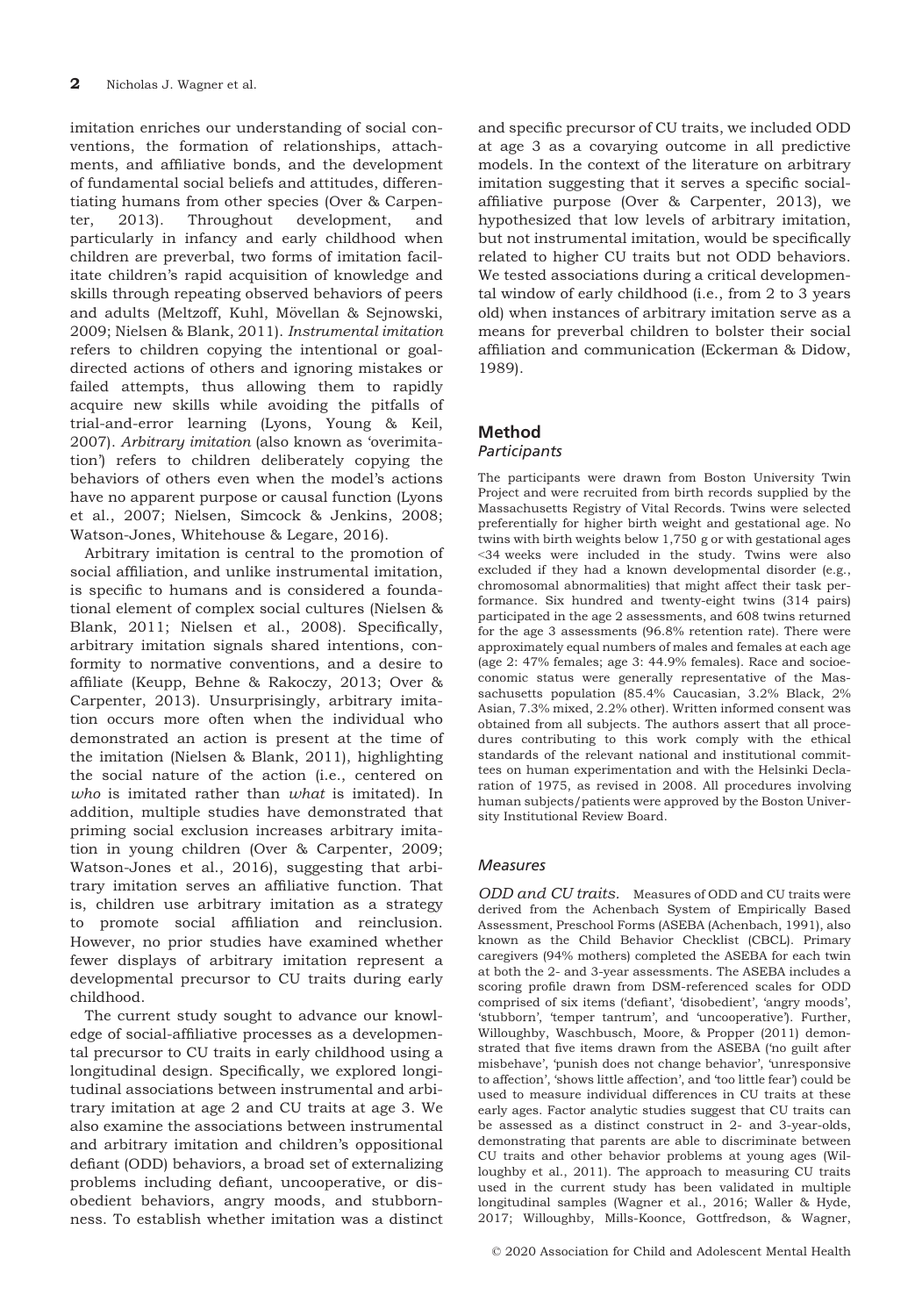

Figure 1 Demonstration of the Birdhouse Task. The task began when the tester (A) twisted the pin and pulled it from the left side of the birdhouse (instrumental). The tester then (B) opened the door (instrumental) and (C) retrieved the toy bird, making vocalizations and hopping movements with the bird before replacing it in the birdhouse (arbitrary)

2014), including in the current sample (Flom & Saudino, 2016; Flom, White, Ganiban, & Saudino, 2019). Internal consistency for the ODD (age 2,  $\alpha$  = .79; age 3  $\alpha$  = .81) and CU traits (age 2,  $\alpha$  = .55; age 3,  $\alpha$  = .61) are consistent with other studies using this measurement approach at these ages (Bedford et al., 2017; Wagner et al., 2016; Waller et al., 2014; Willoughby et al., 2014).

Imitation. Observations of imitated instrumental and arbitrary actions were coded based on the Birdhouse Task at both ages 2 and 3 and the Trap Tube Task at age 3 (Carpenter, Call, & Tomasello, 2002). The Birdhouse Task apparatus consisted of a wooden birdhouse modified with a wooden pin that slid out of the left side to release the front door. As part of the procedure, an examiner placed the birdhouse on the table facing the child and directed the child's attention to it, saying, 'Look, (child's name)' and 'Watch this.' The examiner then completed both instrumental behaviors (i.e., necessary for retrieving the bird) and arbitrary behaviors and vocalizations (i.e., 'Look! It's a birdy! Cheep cheep cheep') (see Figure 1). The Trap Tube Task consisted of a tube in which a research assistant placed a cracker, which was retrieved with a stick. As before, the examiner completed instrumental behaviors (i.e., retrieval of cracker with the stick) and arbitrary behaviors and vocalizations (i.e., saying, 'one two three,' or tapping the stick on the table) (see Figure 2). Two trials were completed for all tasks at each time point. For trial 1, the child was given 60 s from the first contact with the birdhouse or trap tube to imitate the actions they had seen. Trial 2, which occurred immediately after trial 1, afforded children the same opportunities as trial 1. Experimenters did not replicate any behaviors or vocalizations prior to trial 2. To assess instrumental and arbitrary imitation, we generated two composite scores across the two trials for each task at each age: the proportion of instrumental actions imitated and the proportion of arbitrary actions imitated. These tasks have been widely used to assess children's tendencies to imitate instrumental and arbitrary actions at these ages (Carpenter et al., 2002). Interrater reliability was high (all ICCs≥.80). Additional details regarding procedures and coding are provided in Appendix S1 and Table S1.

Additional covariates. Twin's sex, race (European-American vs. Other), and a semi-continuous measure of parent

education were reported by parents and included as covariates in each predictive model. Fewer than 1% of the sample reported only finishing middle school or some high school, about 4% reported completing high school, 2% reported completing trade school, 10.5% had completed some college or university study, 41.6% received a degree from a four-year college, 6.7% had completed some graduate training, and about 32% had earned a graduate degree.

#### Analytic plan

We estimated a linear path model in which children's ODD and CU traits at age 3 were regressed onto instrumental imitation, arbitrary imitation, and relevant covariates. Specifically, we examined whether observed instrumental and arbitrary imitation at age 2 predicted ODD and CU traits at age 3, controlling for relevant covariates including ODD and CU traits at age 2. All participants with complete or partial data were included in the predictive analyses using full information maximum likelihood (FIML) (Enders & Bandalos, 2001), and both models were saturated. FIML is well recognized as an effective method for analyzing data with moderate to large amounts of missing data and has been demonstrated to provide less biased parameter estimates than other commonly used techniques, such as listwise deletion (Enders & Bandalos, 2001). Total missingness for each measure is reported in Table 1. All analyses were conducted in Mplus 7.1 (Muthen & Muthen, - 2017). Corrections to the standard errors in each predictive model to account for nonindependence of observations due to the nested structure of twin data (i.e., twins are nested in families) were implemented using the TYPE = COMPLEX and CLUSTER procedures in Mplus (Asparouhov & Muthén, 2010).

#### Results Descriptive statistics

Table 1 provides the bivariate correlations, means and standard deviations for the model covariates and variables of interest. Twin's sex was negatively associated with both ODD and CU traits such that



Figure 2 Demonstration of the Trap Tube Task. The task began with the tester (A) placing a cracker in the tube. The tester (B) retrieved the cracker with the stick (instrumental) and said 'one, two, three' or tapped the stick on the table (arbitrary)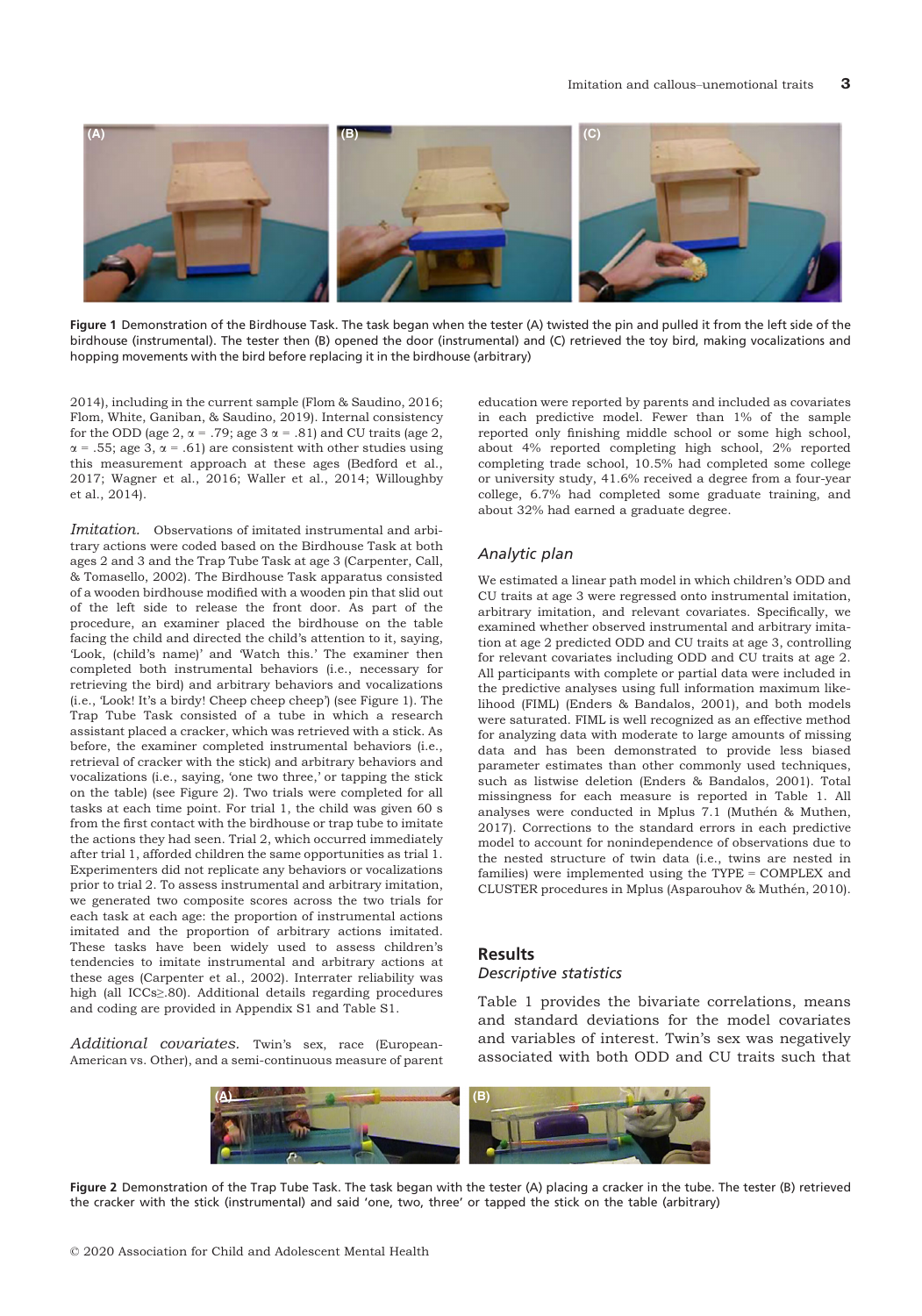| Table 1 Zero-order bivariate correlations between model outcomes |          |            |                |                                             |                                                                             |          |                                                                                |                                      |                        |                |                  |
|------------------------------------------------------------------|----------|------------|----------------|---------------------------------------------|-----------------------------------------------------------------------------|----------|--------------------------------------------------------------------------------|--------------------------------------|------------------------|----------------|------------------|
|                                                                  |          | 2          | S              | 4                                           | S                                                                           | $\circ$  | $\overline{a}$                                                                 | $^{\circ}$                           | O                      | $\overline{a}$ | $\Xi$            |
| 1. Race                                                          |          |            |                |                                             |                                                                             |          |                                                                                |                                      |                        |                |                  |
| 2. Sex                                                           | .012     |            |                |                                             |                                                                             |          |                                                                                |                                      |                        |                |                  |
| 3. Parent                                                        | .032     | .014       | $\overline{1}$ |                                             |                                                                             |          |                                                                                |                                      |                        |                |                  |
| Education                                                        |          |            |                |                                             |                                                                             |          |                                                                                |                                      |                        |                |                  |
| 4. Instr. Imitation                                              | $-0.04$  | .006       | $.123**$       |                                             |                                                                             |          |                                                                                |                                      |                        |                |                  |
| Age 2                                                            |          |            |                |                                             |                                                                             |          |                                                                                |                                      |                        |                |                  |
| 5. Instr. Imitation                                              | .051     | .019       | .051           | .043                                        |                                                                             |          |                                                                                |                                      |                        |                |                  |
| Age 3                                                            |          |            |                |                                             |                                                                             |          |                                                                                |                                      |                        |                |                  |
| 6. Arbit. Imitation                                              | $-.092$  | $-.028$    | .078           | .075                                        | .053                                                                        |          |                                                                                |                                      |                        |                |                  |
| Age 2                                                            |          |            |                |                                             |                                                                             |          |                                                                                |                                      |                        |                |                  |
| 7. Arbit. Imitation                                              | .038     | $-.014$    | .059           | $-0.016$                                    | $.133***$                                                                   | $.110**$ |                                                                                |                                      |                        |                |                  |
| Age 3                                                            |          |            |                |                                             |                                                                             |          |                                                                                |                                      |                        |                |                  |
| 8. CU Traits Age 2                                               | $-.112*$ | $-0.55$    | $-.078$        |                                             |                                                                             |          |                                                                                |                                      |                        |                |                  |
| 9. CU Traits Age 3                                               | $-.071$  | $-0.097**$ | $-.083$        |                                             |                                                                             |          |                                                                                |                                      |                        |                |                  |
| 10. ODD Age 2                                                    | $-.087$  | $-0.004**$ | $-.107$        |                                             |                                                                             |          |                                                                                |                                      |                        |                |                  |
| 11. ODD Age 3                                                    | $-0.096$ | $-.062$    | $-.026$        | $-0.015$<br>$-0.015$<br>$-0.034$<br>$-0.08$ |                                                                             |          |                                                                                | 475***<br>569***<br>569***<br>437*** | $.371***$<br>$.552***$ | .595***        |                  |
| Number                                                           | 618      | 627        | 618            | 604                                         |                                                                             |          |                                                                                |                                      | 596                    | 623            | 598              |
| Mean                                                             | 4.07     | 1.47       | 7.40           | 0.37<br>0.19                                |                                                                             |          |                                                                                |                                      | $1.36$<br>$1.32$       |                | $3.19$<br>$2.53$ |
| Standard                                                         | 0.65     | 0.50       | 1.42           |                                             | $-0.11$<br>$-0.04$<br>$-0.09$<br>$-0.74$<br>$-0.74$<br>592<br>50.91<br>0.15 |          | $-074$<br>$-116***$<br>$-065$<br>$-085***$<br>$-085***$<br>590<br>0.31<br>0.19 | $1.54$<br>$1.48$                     |                        | 2.94<br>2.35   |                  |
| Deviation                                                        |          |            |                |                                             |                                                                             |          |                                                                                |                                      |                        |                |                  |
| $Instr. = Instrumenta1; Arbit. = Arbitrary.$                     |          |            |                |                                             |                                                                             |          |                                                                                |                                      |                        |                |                  |

© 2020 Association for Child and Adolescent Mental Health

 ${}^*\mathcal{P} \leq .10;$  \*\*

 $p \leq .05;$  \*\*\*

 $p \leq .01$ .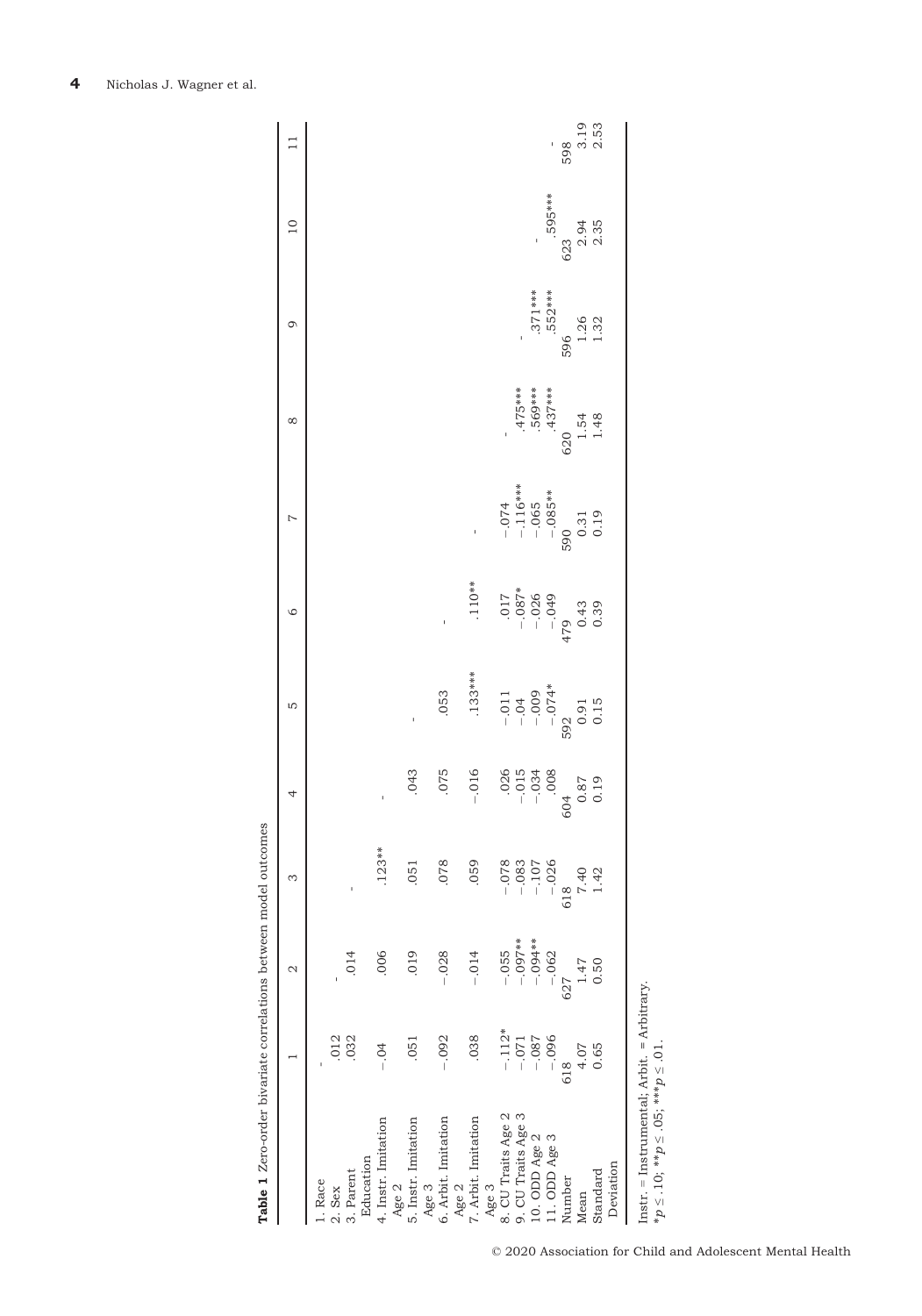

Figure 3 Path model showing significant longitudinal association between imitation at age 2 and CU traits at age 3. Note: Model covariates (race, sex, parent education, ODD age 2, CU traits age 2) have been excluded from the figure;  $cov(\zeta_{ODD}\zeta_{CU})$ , b = .963,  $\beta$  = .423,  $p = .001$ ;  $cov(\zeta_{ODD}\zeta_{CD})$ ,  $b = .01$ ,  $\beta = .12$ ,  $p = .12$ . ODD, Oppositional defiant behaviors; CU, callous–unemotional

Table 2 Longitudinal path models showing that fewer observations of arbitrary imitation, but not instrumental imitation, were uniquely related to CU traits at age 3

|                              |                                                                 | ODD age 3         |                    | CU traits age 3    |  |
|------------------------------|-----------------------------------------------------------------|-------------------|--------------------|--------------------|--|
| Parameter                    | $B(\beta)$                                                      | 95% CI            | $B(\beta)$         | 95% CI             |  |
| Race                         | $-.154(-.040)$                                                  | $[-0.517, 0.209]$ | $-.041 (-.021)$    | $[-0.267, 0.185]$  |  |
| <b>Sex</b>                   | $-.066(-.013)$                                                  | $[-0.437, 0.305]$ | $-.191(-.072)*$    | $[-0.401, 0.019]$  |  |
| Parent Education             | .085(.047)                                                      | $[-0.073, 0.242]$ | $-.024 (-.025)$    | $[-0.116, 0.069]$  |  |
| CU Traits Age 2              | $.258(.151)$ ***                                                | [0.11, 0.406]     | $.358(.400)$ ***   | [0.262, 0.453]     |  |
| ODD Age 2                    | .549 (.509)***                                                  | [0.446, 0.653]    | $.073$ $(.130)$ ** | [0.009, 0.138]     |  |
| Instrumental Imitation Age 2 | .232(.018)                                                      | $[-0.665, 1.128]$ | $-.093(-.014)$     | $[-0.546, 0.36]$   |  |
| Arbitrary Imitation Age 2    | $-.316(-.048)$<br>$cov(\zeta_{ODD}\zeta_{CU})$ = .963 (.423)*** | $[-0.81, 0.179]$  | $-.328(-.096)$ **  | $[-0.601, -0.055]$ |  |

CI, confidence interval.

Magnitude and direction of estimates and patterns of significance remain unchanged after controlling for birth weight, gestational age, Mental Development Index from the Bayley Scales (IQ), and the Pervasive Developmental Problems subscale from the Child Behavior Checklist (autism-like traits). Results available upon request.  $*_{p} \leq .10; **_{p} \leq .05; **_{p} \leq .01.$ 

male twins demonstrated higher ODD behaviors at age 2 and higher CU traits at age 3 than female twins. Parent's educational attainment was positively correlated with children enacting more instances of instrumental imitation at age 2 but not age 3. Arbitrary imitation at age 3 was negatively correlated with both ODD and CU traits at age 3. Scores for each of the ODD and CU traits measures at ages 2 and 3 were significantly positively correlated.

### Longitudinal associations across ages 2 and 3

A saturated path model was estimated to examine the longitudinal predictive associations between instrumental and arbitrary imitation at age 2 and ODD and CU traits at age 3, controlling for the autoregressive effects of ODD and CU traits at age 2 (Figure 3; Table 2). Lower arbitrary imitation at age 2, but not instrumental imitation, was related to higher CU traits at age 3,  $\beta = -.10$ ,  $b = -.33$ ,  $p = .02$ , accounting for autoregressive associations between ODD and CU traits across time and the significant covariance of ODD and CU traits at age 3 cov<sub>(odd,cu)</sub>  $\beta = .42$ ,  $b = .96$ ,  $p < .001$  (see Table 2). Follow-up analyses show that the unique relation between lower arbitrary imitation at age 2 and CU

traits at age 3 persists,  $\beta = -.08$ ,  $b = -.29$ ,  $p = .03$ , when a measure of children's attention problems (ADHD) at age 3,  $\beta = -.04$ ,  $b = -.30$ ,  $p = .27$  is included a covarying outcome along with ODD,  $\beta$  = -.05, *b* = -.29, *p* = .24 (see Table S2).

#### **Discussion**

Social imitation is a pervasive and early emerging phenomenon in development that supports individual learning and skill acquisition, promotes social communication and affiliation, and perpetuates human culture (Nielsen & Blank, 2011; Tomasello & Call, 1997). Unlike instrumental imitation, one of the primary functions of arbitrary imitation is to increase affiliation and social inclusion. The current study is the first to identify fewer displays of arbitrary imitation as a distinct developmental precursor to CU traits. Specifically, we found that less observed imitation of arbitrary actions, but not imitation of instrumental actions, was related to increases in CU traits at age 3. Moreover, these pathways were distinct for CU traits, as we did not find a significant association between arbitrary imitation and ODD. Findings lend further support for investigations into whether and how early etiological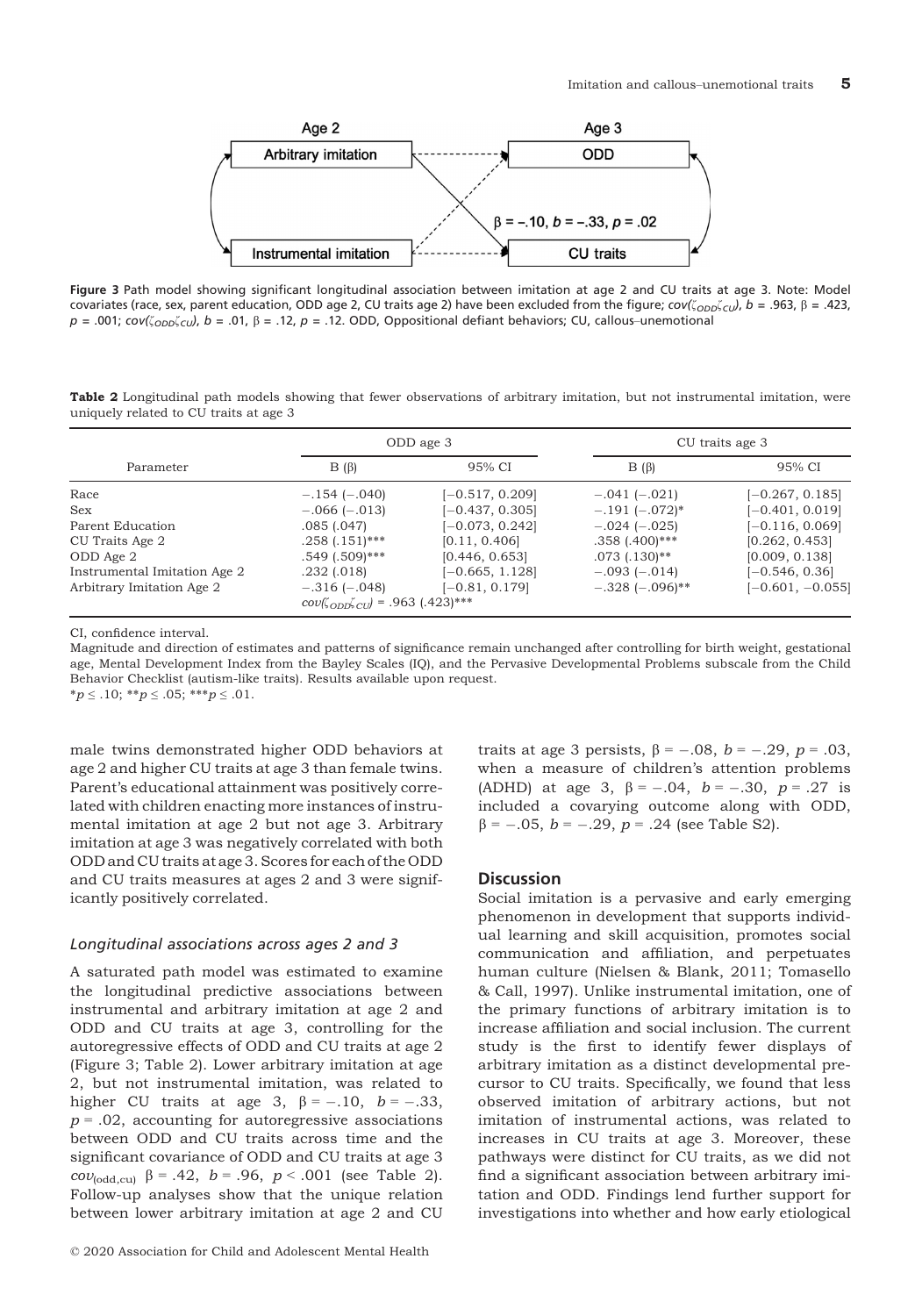processes differentiate risk for eventual ODD and CU traits early in life, particularly given their, at least partial, conceptual overlap and clinical comorbidity (Frick et al., 2014).

Affiliative inputs, such as facial expressions, vocalizations, and touch, are salient aspects of human experience from birth. The rewarding and repetitive nature of these affiliative experiences, most often with caregivers, is critical for early survival and promote the emergence of more complex social bonds and adaptive future social relationships (Panksepp, Nelson, & Siviy, 1994). The imitation of arbitrary actions in preverbal children is thought to play a critical role in the foundation of these affiliative and social bonds, setting the stage for adaptive and cooperative interpersonal behaviors across the life span (Over & Carpenter, 2013). Emerging evidence suggests that impairments to normative social-affiliative processes may contribute to the development of CU traits in children and the broader psychopathy phenotype in adults (Viding & McCrory, 2019; Waller & Wagner, 2019). The current study contributes to this line of inquiry by demonstrating that reduced arbitrary imitation is predictive of increases in CU traits, but not ODD. This finding suggests that CU traits, and its interpersonal and social correlates, may occur downstream of a lack of motivation for affiliative bonding, indexed via deficits in arbitrary imitation.

# Limitations and future directions

The current study is characterized by a number of strengths, including a prospective longitudinal design and use of observational methods for assessing imitation. However, the findings must also be interpreted in the context of several important limitations. First, although the current study was conducted using a twin sample, because of modest magnitude of the bivariate association, our sample does not afford the power to decompose the genetic and environmental sources of covariance between CU traits and observed arbitrary imitation. Nonetheless, in exploratory analyses, we found that only genetic factors contributed to the covariance between arbitrary imitation and CU traits at age 3 thereby supporting future research testing whether the origins of CU traits lie in genetically mediated individual differences in social affiliation (see Table S3).

Second, while the links between arbitrary imitation at age 2 and ODD at age 3 were nonsignificant, unstandardized parameter estimates were similar to those for the association between arbitrary imitation at age 2 and CU traits at age 3. Future research should examine the stability of the pattern of significance of the current findings over time. Ideally, this work would be done using a more comprehensive measure of CU traits than the

6-item measure used in the current study, which exhibits only moderate internal consistency across a number of samples.

Third, because we only had one follow-up assessment (i.e., at age 3), we cannot speak to whether the association between arbitrary imitation and CU traits extends across later childhood, nor how CU traits and arbitrary imitation might be dynamically and reciprocally related over time. Of note, there is significant heterotypic continuity in how arbitrary imitation manifests across the life span, especially once children are verbal, meaning that future studies of arbitrary imitation and CU traits in older individuals would necessarily have to employ different methods to assess arbitrary imitation. For example, studies of older children and adults have explored both joint actions and movement (Marsh et al., 2009) and phonetic imitation during social conversation (Alan et al., 2013), which, like arbitrary imitation, might function to increase social connection and promote affiliation with others. Such methods have yet to be applied in relation to risk for, or amelioration of, CU traits but represent an intriguing and innovative target for future studies.

Finally, the observed relationship we report between arbitrary imitation and CU traits may have arisen because of parent–child dyadic processes that began earlier in infancy, which we did not assess. For example, parental modeling and attentional synchrony in infancy could have shaped tendencies to enact arbitrary imitation with potentially accumulating and reciprocal effects on the emergence of CU traits across development (D'Onofrio & Lahey, 2010). Moreover, research demonstrates increases in faithful imitation of arbitrary actions just after the first year of life, and that this form of imitation is associated with increased sociability, further providing support for examining these processes earlier in development (Hilbrink, 2013).

In sum, we applied a novel paradigm assessing imitation to provide compelling evidence linking lower arbitrary imitation, a core skill linked to social cooperation and affiliation across the life span, to the early development of CU traits. Our findings provide initial evidence for impairments in socio-affiliative mechanisms being critical for understanding risk for CU traits, which are pathways that have been hypothesized but rarely tested. The results suggest that socio-affiliative processes could be targeted in future personalized treatment and intervention strategies for children with CU traits and at risk for persistent and severe conduct problems across development (Waller & Wagner, 2019). More specifically, treatment strategies for decreasing CU traits beginning early in childhood could focus on social skills and empathy training (Wilkinson et al., 2016) and, drawing on treatment research for autism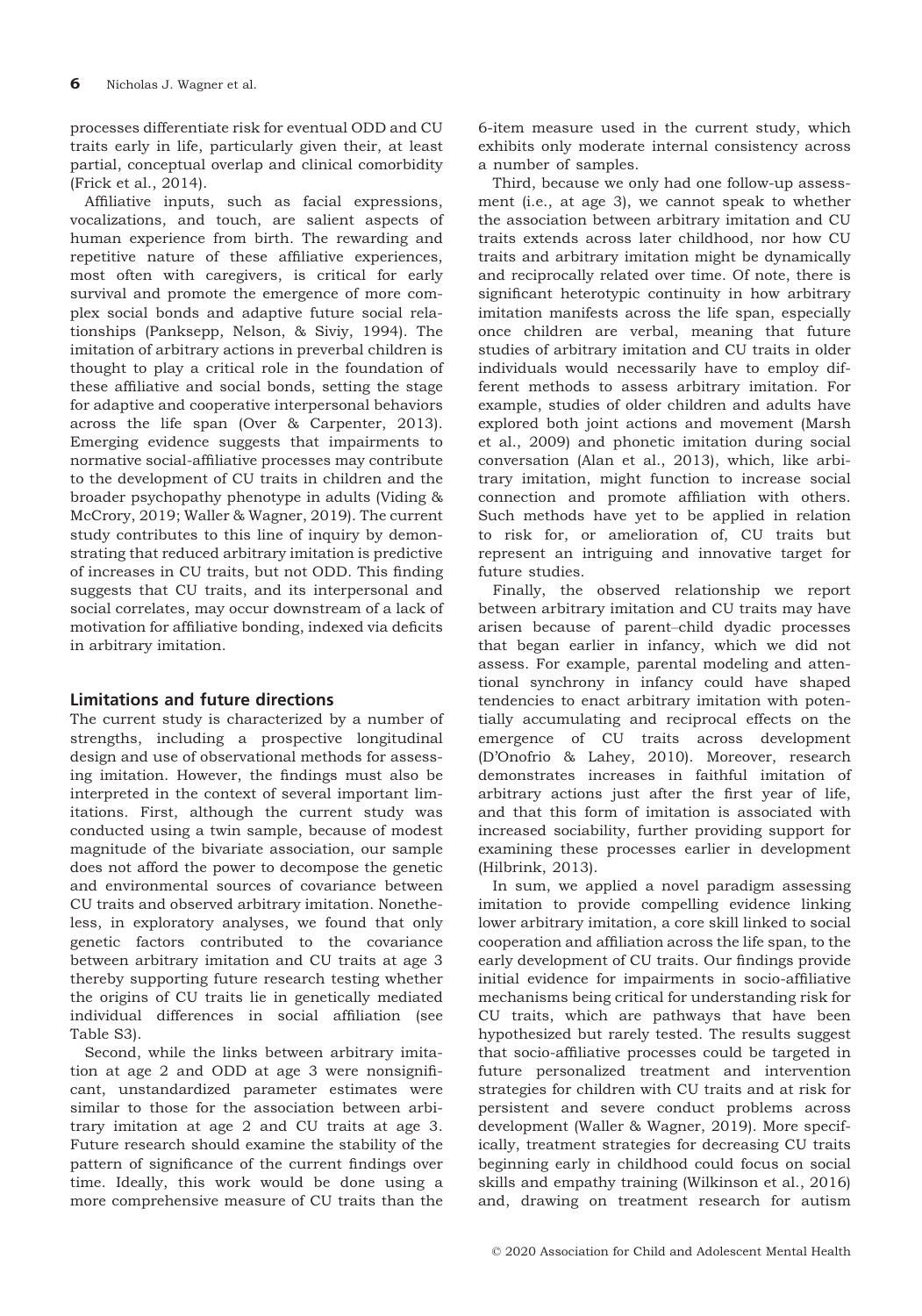spectrum disorders, reciprocal imitation training (Ingersoll et al., 2017).

#### Supporting information

Additional supporting information may be found online in the Supporting Information section at the end of the article:

Appendix S1. Description of imitation tasks.

Table S1. Behaviors coded in imitation tasks.

Table S2. Longitudinal path models including ADHD outcomes.

Table S3. Genetic and environmental correlations explaining covariance between CU and Arbitrary Imitation.

#### Acknowledgements

The Boston University Twin Project (BUTP) is supported by grants from the National Institute of Mental Health (MH062375) and the National Institute of Child Health and Human Development (HD068435) to K.S., M.F. is supported by F31MH114590. The authors have declared that they have no competing or potential conflicts of interest.

## Correspondence

Nicholas J. Wagner, Department of Psychological and Brain Sciences, Boston University, Room 119, 64 Cummington Mall, Boston, MA 02215, USA; Email: njwagner@bu.edu

## Key points

- Callous–unemotional traits differentiate patterns of homogeneity within child conduct problems and are associated with greater risk for later disruptive behavior disorders and antisocial behavior in adulthood.
- CU traits arise from a distinct set of developmental processes, and there is emerging evidence that impaired sensitivity to affiliative bonding and low social motivation may increase risk for CU traits by undermining the development of interpersonal processes.
- Imitation of arbitrary behaviors which have no apparent causal function promote social affiliation by signaling shared intentions and conformity to normative conventions. Despite the importance of imitation for the development maintenance of social relationships in human cultures, no study has tested whether lower arbitrary imitation is a specific precursor to CU traits in early childhood.
- This study shows that lower arbitrary imitation at age 2, but not imitation of goal-directed actions, was related to increases in CU traits from ages 2 to 3. In exploratory analyses which leveraged the study's twin design, we find that only genetic factors contributed to the covariance between arbitrary imitation and CU traits at age 3.
- The results suggest that socio-affiliative processes could be targeted in future personalized treatment and intervention strategies for children with CU traits and at risk for persistent and severe conduct problems across development.

### References

- Achenbach, T.M. (1991). Manual for the child behavior checklist/ 4–18 and 1991 profile. Burling, VT: University of Vermont.
- Alan, C.L., Abrego-Collier, C., & Sonderegger, M. (2013). Phonetic imitation from an individual-difference perspective: Subjective attitude, personality and "autistic" traits. PLoS ONE, 8, e74746.
- American Psychiatric Association. (2013). Diagnostic and statistical manual of mental disorders, 5th edn (DSM-5). Diagn Stat Man Ment Disord 4th Ed TR. 280. [https://doi.](https://doi.org/10.1176/appi.books.9780890425596.744053) [org/10.1176/appi.books.9780890425596.744053.](https://doi.org/10.1176/appi.books.9780890425596.744053)
- Asparouhov, T., & Muthén, B. (2010). Resampling methods in Mplus for complex survey data.
- Bedford, R., Pickles, A., Sharp, H., Wright, N., & Hill, J. (2014). Archival report reduced face preference in infancy: A developmental precursor to callous- unemotional traits? Biological Psychiatry, 78, 144–150.
- Bedford, R., Wagner, N.J., Rehder, P.D., Propper, C., Willoughby, M.T., & Mills-Koonce, R.W. (2017). The role of infants' mother-directed gaze, maternal sensitivity, and emotion recognition in childhood callous unemotional behaviours. European Child and Adolescent Psychiatry, 26 (8), 947–956.
- Carpenter, M., Call, J., & Tomasello, M. (2002). Understanding, "prior intentions" enables two-year-olds to imitatively learn a complex task. Child Development, 73, 1431–1441.
- D'Onofrio, B.M., & Lahey, B.B. (2010). Biosocial influences on the family: a decade review. Journal of Marriage and Family, 72, 762–782.
- Dadds, M.R., Allen, J.L., Oliver, B.R., Faulkner, N., Legge, K., Moul, C., ... & Scott, S. (2012). Love, eye contact and the developmental origins of empathy v. psychopathy. British Journal of Psychiatry, 200, 191–196.
- Eckerman, C.O., & Didow, S.M. (1989). Toddlers' social coordinations: Changing responses to another's invitation to play. Developmental Psychology, 25, 794–804.
- Enders, C.K., & Bandalos, D.L. (2001). The relative performance of full information maximum likelihood estimation for missing data in structural equation models. Structural Equation Modeling, 8, 430–457.
- Flom, M., & Saudino, K.J. (2016). Callous–unemotional behaviors in early childhood: Genetic and environmental contributions to stability and change. Development and Psychopathology, 29, 1227–1234.
- Flom, M., White, D., Ganiban, J., & Saudino, K.J. (2019). Longitudinal links between callous-unemotional behaviors and parenting in early childhood: A genetically-informed design. Journal of the American Academy of Child and